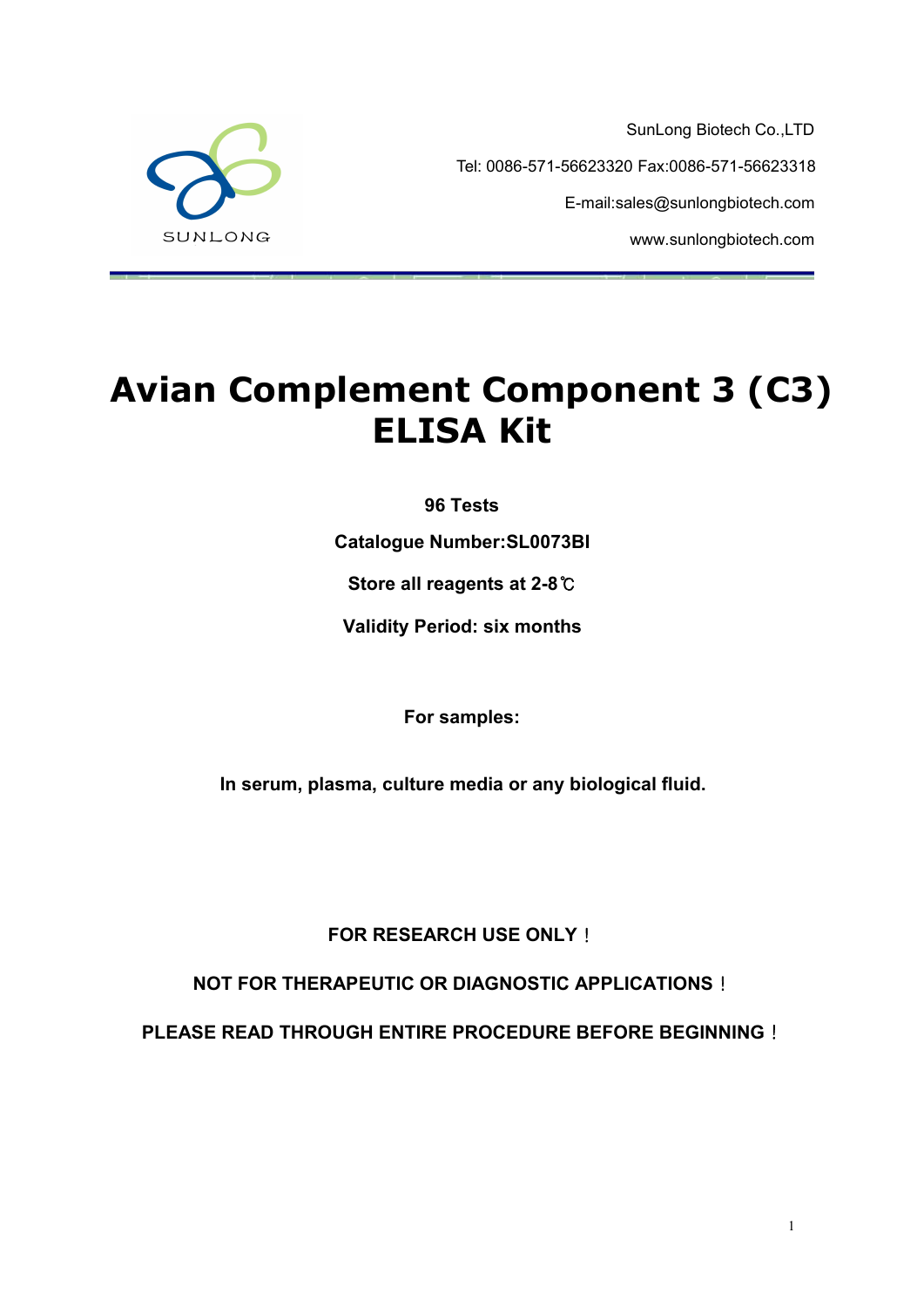# **Avian Complement Component 3 (C3) ELISA Kit**

#### FOR RESEARCH USE ONLY

# **Drug Names**

Generic Name:**Avian Complement Component 3 (C3)ELISA Kit**

#### **Purpose**

Our Avian Complement Component 3 (C3) ELISA kit is to assay C3 levels in Avian serum, plasma, culture media or any biological fluid.

### **Principle**

This ELISA kit uses Sandwich-ELISA as the method. The Microelisa stripplate provided in this kit has been pre-coated with an antibody specific to C3. Standards or samples are added to the appropriate Microelisa stripplate wells and combined to the specific antibody. Then a Horseradish Peroxidase (HRP)- conjugated antibody specific for C3 is added to each Microelisa stripplate well and incubated. Free components are washed away. The TMB substrate solution is added to each well. Only those wells that contain C3 and HRP conjugated C3 antibody will appear blue in color and then turn yellow after the addition of the stop solution. The optical density (OD) is measured spectrophotometrically at a wavelength of 450 nm. The OD value is proportional to the concentration of C3. You can calculate the concentration of C3 in the samples by comparing the OD of the samples to the standard curve.

|--|--|

|   | Materials provided with the kit | 96 determinations       | Storage         |
|---|---------------------------------|-------------------------|-----------------|
|   | User manual                     |                         | R.T.            |
| ↑ | Closure plate membrane          |                         | R.T.            |
|   | Sealed bags                     |                         | R.T.            |
|   | Microelisa stripplate           |                         | $2-8^{\circ}C$  |
|   | Standard: 7.2ng/ml              | $0.5$ ml×1 bottle       | $2-8^{\circ}$ C |
| 6 | Standard diluent                | $1.5ml \times 1$ bottle | $2-8^{\circ}$ C |
|   | HRP-Conjugate reagent           | $6m \times 1$ bottle    | $2-8^{\circ}$ C |
| 8 | Sample diluent                  | $6ml \times 1$ bottle   | $2-8^{\circ}C$  |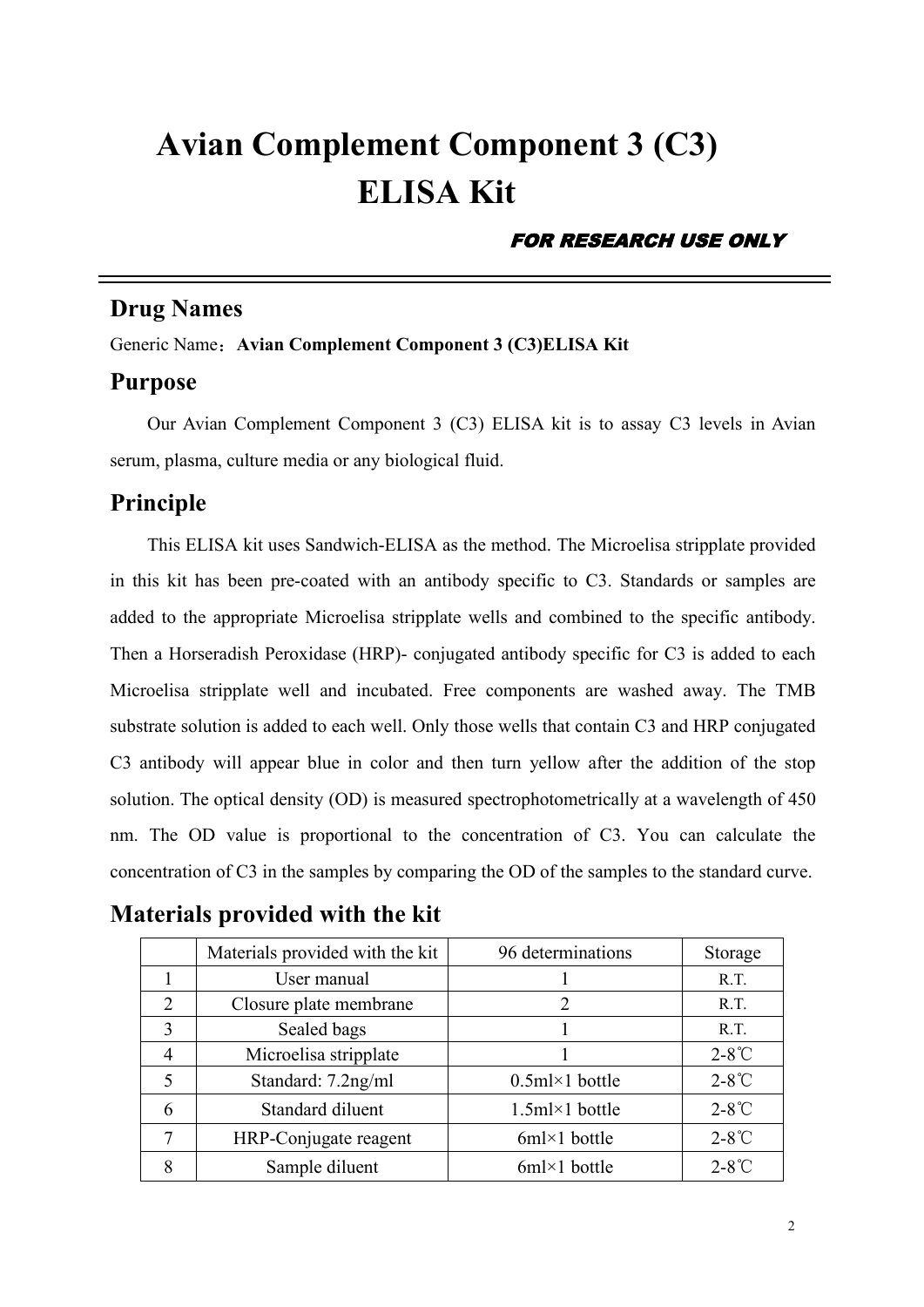|           | Chromogen Solution A | $6ml \times 1$ bottle        | $2-8^{\circ}$ C |
|-----------|----------------------|------------------------------|-----------------|
| 10        | Chromogen Solution B | $6ml \times 1$ bottle        | $2-8^{\circ}$ C |
|           | Stop Solution        | $6ml \times 1$ bottle        | $2-8^{\circ}$ C |
| ר ו<br>╹∠ | wash solution        | $20ml (30X) \times 1$ bottle | $2-8^{\circ}$ C |

## **Sample preparation**

#### 1. **Serum preparation**

After collection of the whole blood, allow the blood to clot by leaving it undisturbed at room temperature. This usually takes 10-20 minutes. Remove the clot by centrifuging at 2,000-3,000 rpm for 20 minutes. If precipitates appear during reservation, the sample should be centrifugated again.

#### 2. **Plasma preparation**

Collect the whole blood into tubes with anticoagulant (EDTA or citrate). After incubated at room temperature for 10-20 minutes, tubes are centrifugated for 20 min at 2,000-3,000 rpm. Collect the supernatant carefully as plasma samples. If precipitates appear during reservation, the sample should be centrifugated again.

#### 3. **Urine samples**

Collect urine into aseptic tubes. Collect the supernatant carefully after centrifuging for 20 min at 2,000-3,000 rpm. If precipitates appear during reservation, the sample should be centrifugated again. The preparation procedure of cerebrospinal fluid and pleuroperitoneal fluid is the same as that of urine sample.

#### 4. **Cell samples**

If you want to detect the secretions of cells, collect culture supernatant into aseptic tubes. Collect the supernatant carefully after centrifuging for 20 min at 2,000-3,000 rpm. If you want to detect intracellular components, dilute the cells to  $1X100/ml$  with PBS (pH 7.2-7.4). The cells were destroyed to release intracellular components by repeated freezing and thawing. Collect the supernatant carefully after centrifuging for 20 min at 2,000-3,000 rpm. If precipitates appear during reservation, the sample should be centrifugated again.

#### 5. **Tissue samples**

Tissue samples are cut, weighed, frozen in liquid nitrogen and stored at -80℃ for future use. The tissue samples were homogenized after adding PBS (pH 7.4). Samples should be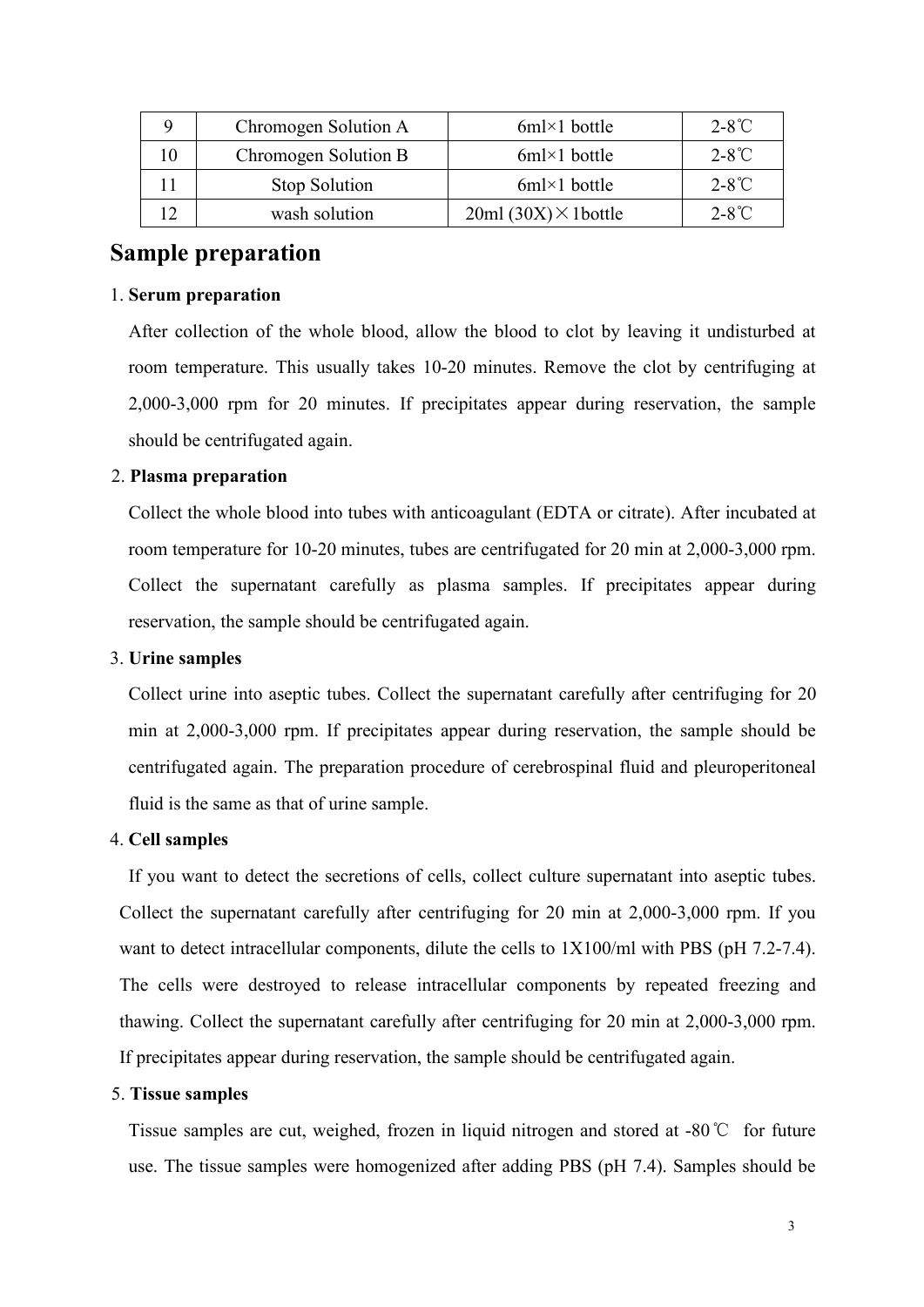operated at 4 ℃ . Collect the supernatant carefully after centrifuging for 20 min at 2,000-3,000 rpm. Aliquot the supernatant for ELISA assay and future use.

#### **Notes:**

- 1. Sample extraction and ELISA assay should be performed as soon as possible after sample collection. The samples should be extracted according to the relevant literature. If ELISA assay can not be performed immediately, samples can be stored at -20 ℃ .Repeated freeze-thaw cycles should be avoided.2. Our kits can not be used for samples with NaN3 which can inhibit the activity of HRP.
- 

# **Procedure**

1. Dilution of Standards

Dilute the standard by small tubes first,then pipette the volume of 50ul from each tube to microplate well, each tube use two wells, total ten wells.

| $4.8$ ng/ml | Standard No.1 | $300\mu$ l Original Standard + $150\mu$ l Standard diluents |
|-------------|---------------|-------------------------------------------------------------|
| $3.2$ ng/ml | Standard No.2 | $300\mu$ l Standard No.1 + 150 $\mu$ l Standard diluents    |
| $1.6$ ng/ml | Standard No.3 | $150\mu$ I Standard No.2 + 150 $\mu$ I Standard diluent     |
| $0.8$ ng/ml | Standard No.4 | $150\mu$ I Standard No.3 + 150 $\mu$ I Standard diluent     |
| $0.4$ ng/ml | Standard No.5 | $150\mu$ I Standard No.4 + $150\mu$ I Standard diluent      |



2. In the Microelisa stripplate, leave a well empty as blank control. In sample wells, 40μl Sample dilution buffer and 10ul sample are added (dilution factor is 5). Samples should be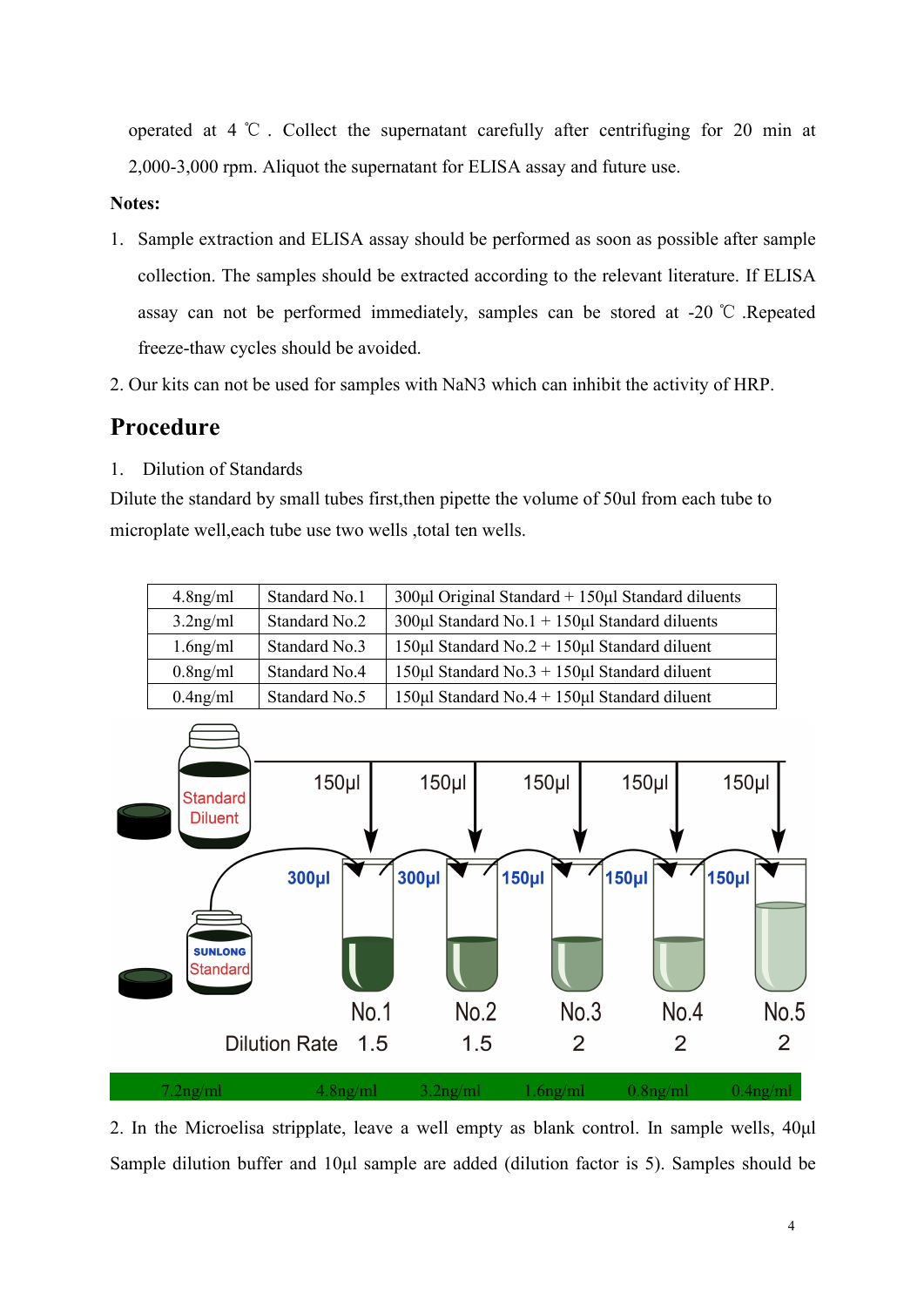loaded onto the bottom without touching the well wall. Mix well with gentle shaking.

- 3. Incubation: incubate 30 min at 37℃ after sealed with Closure plate membrane.
- 4. Dilution: dilute the concentrated washing buffer with distilled water (30 times for 96T and 20 times for 48T).
- 5. Washing: carefully peel off Closure plate membrane, aspirate and refill with the wash solution. Discard the wash solution after resting for 30 seconds. Repeat the washing procedure for 5 times.
- 6. Add 50 μl HRP-Conjugate reagent to each well except the blank control well.
- 7. Incubation as described in Step 3.
- 8. Washing as described in Step 5.
- 9. Coloring: Add 50 μl Chromogen Solution A and 50 μl Chromogen Solution B to each well, mix with gently shaking and incubate at 37℃ for 15 minutes. Please avoid light during coloring.
- 10. Termination: add 50 μl stop solution to each well to terminate the reaction. The color in the well should change from blue to yellow.
- 11. Read absorbance O.D. at 450nm using a Microtiter Plate Reader. The OD value of the blank control well is set as zero. Assay should be carried out within 15 minutes after adding stop solution.

#### **Notes:**

- 1. Store the kit at 4 ° C upon receipt. The kit should be equilibrated to room temperature before the assay. Remove any unneeded strips from Avian C3 Antibody-Coated plate, reseal them in zip-lock foil and keep at  $4^{\circ}$  C.
- 2. Precipitates may appear in concentrated washing buffer. Please heat the buffer to dissolve all the precipitates, which will not affect the results.
- 3.Accurate pipette should be used to avoid experimental error. Samples should be added to the Microplate in less than 5 minutes. If a large number of samples are included, multiple channel pipette is recommended.
- 4.Standard curve should be included in every assay. Replicate wells are recommended. If the OD value of the sample is greater than the first well of standards, please dilute the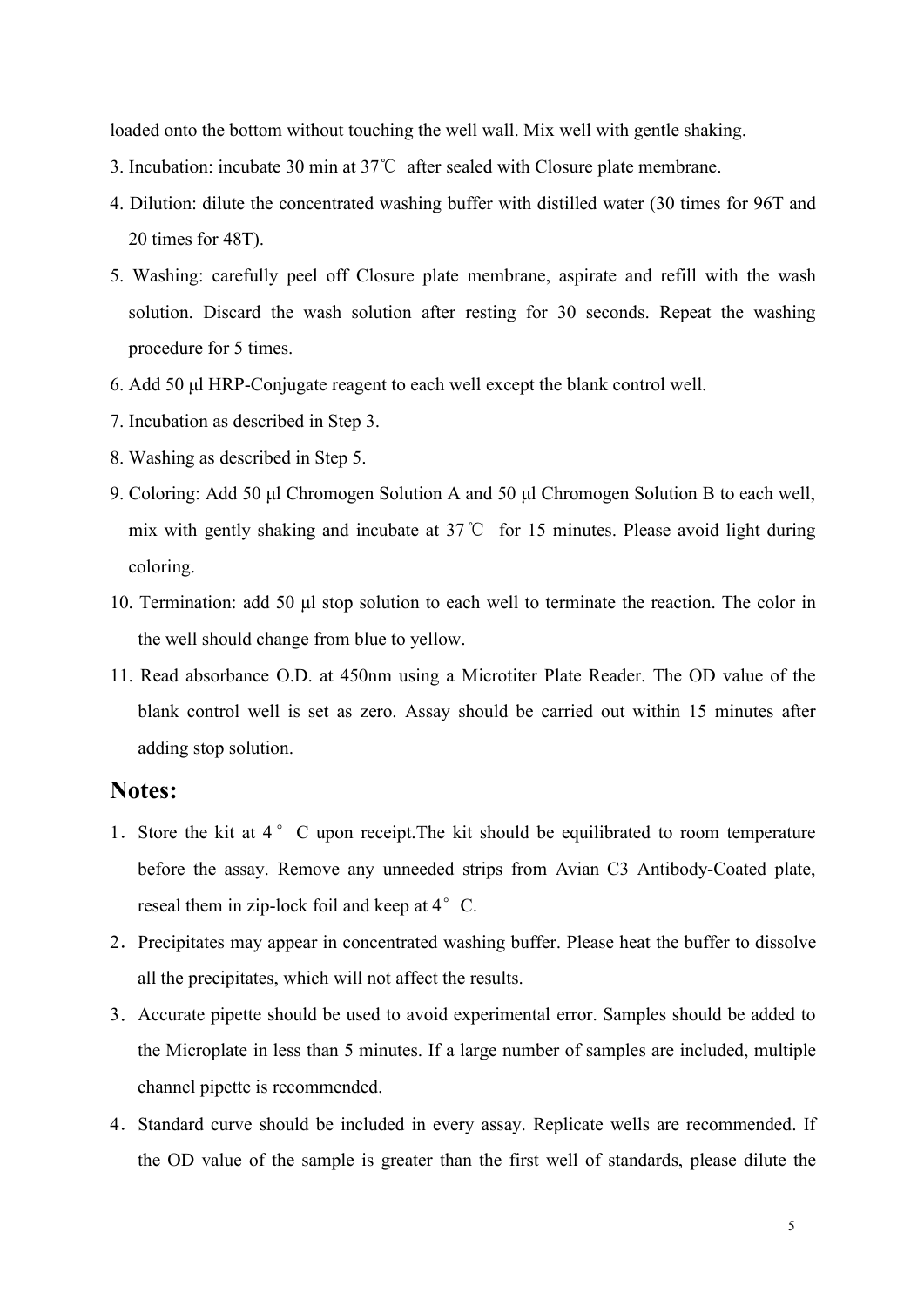sample (n times) before test. When calculating the original C3 concentration, please multiply the total dilution factor (XnX5).

- 5.In order to avoid cross-contamination, Microplate sealers are for one-time use only.
- 6.Please keep Substrate away from light.
- 7.All the operation should be accordance with the manufacturer's instructions strictly. The results determined by the Microtiter Plate Reader.
- 8.All the samples,washing buffer and wastes should be treated as infectious agents.
- 9.Reagents from different lots should not be mixed.

### **Calculation of Results**

Known concentrations of Avian C3 Standard and its corresponding reading OD is plotted on the log scale (x-axis) and the log scale (y-axis) respectively. The concentration of Avian C3 in sample is determined by plotting the sample's O.D. on the Y-axis. The original concentration is calculated by multiplying the dilution factor.



This diagram is for reference only

## **Precision**

Intra-assay Precision (Precision within an assay): 3 samples with low, middle and high level Avian C3 were tested 20 times on one plate, respectively.

Inter-assay Precision (Precision between assays): 3 samples with low, middle and high level Avian C3 were tested on 3 different plates, 8 replicates in each plate.

 $CV(\% ) = SD/meanX100$ 

Intra-Assay: CV<10%

Inter-Assay: CV<12%